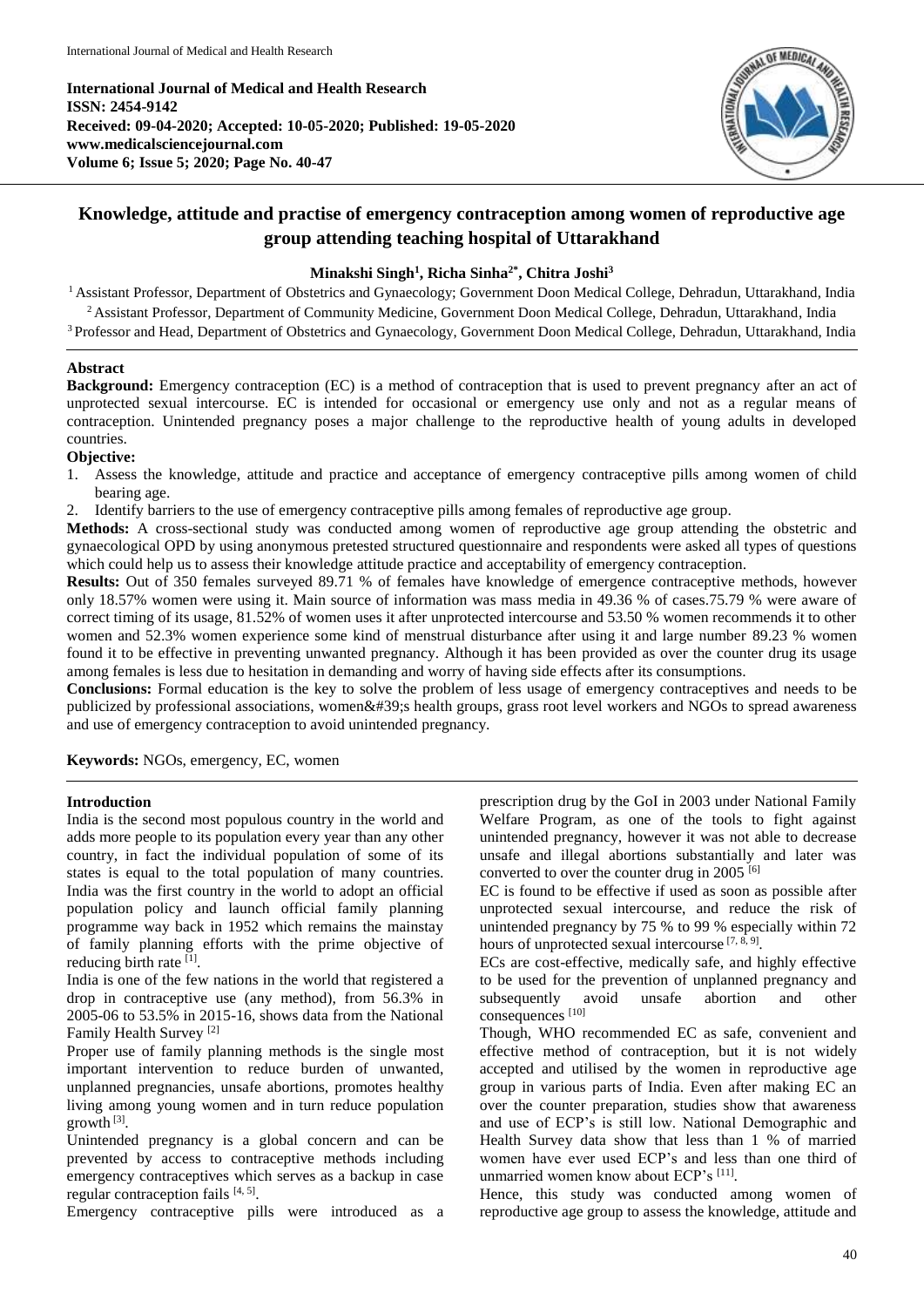practice of usage of emergency contraception in a teaching hospital of Uttarakhand.

#### **Aims and Objective**

- 1. Assess the knowledge, attitude and practice and acceptance of emergency contraceptive pills among women of child bearing age.
- 2. Identify barriers to the use of emergency contraceptive pills among females of reproductive age group.

#### **Methods**

A cross-sectional study was conducted among women of reproductive age group attending the obstetric and gynaecological OPD including the patients and their female attendants over a period of 3 months i.e from August to October 2019. Data was collected using anonymous pretested structured questionnaire. Informed consent was taken prior to the study, women were explained about the

study and in case of illiterate subjects nursing staff gave the guidance to fill the questionnaire. The questionnaire covered the following demographic point's like age, address, religion, education, total family income, socioeconomic status, no of living children, no of abortions and its reason, menstrual history. Also, information regarding kind of contraceptive method available and use by them at any point of time and their preference was assessed. The respondents were asked all types of questions which could help us to assess their knowledge attitude practice and acceptability of emergency contraception.

#### **Results**

In a period of 3 months, 389 females were given questionnaires but only 350 females gave consent to be included in the study and filled their forms. The response rate was 89.97 %.

| <b>Table 1:</b> Socio- Demographic Characteristics |                       |                |  |  |
|----------------------------------------------------|-----------------------|----------------|--|--|
| <b>Variable</b>                                    | <b>Number</b>         | Percentage (%) |  |  |
|                                                    | Age                   |                |  |  |
| $20$                                               | 102                   | 29.14          |  |  |
| $20 - 30$                                          | 189                   | 54             |  |  |
| $>30$                                              | 59                    | 16.85          |  |  |
|                                                    | Parity                |                |  |  |
| $\lt 2$                                            | 113                   | 32.28          |  |  |
| $3 - 4$                                            | 155                   | 44.28          |  |  |
| >4                                                 | 82                    | 23.42          |  |  |
|                                                    | Socio Economic Status |                |  |  |
| Lower                                              | 196                   | 56             |  |  |
| Middle                                             | 133                   | 38             |  |  |
| Higher                                             | 21                    | 6              |  |  |
| Education                                          |                       |                |  |  |
| Illiterate                                         | 78                    | 22.28          |  |  |
| Primary                                            | 234                   | 66.85          |  |  |
| Graduate and Above                                 | 38                    | 10.85          |  |  |
|                                                    | Religion              |                |  |  |
| Hindu                                              | 97                    | 27.71          |  |  |
| Muslim                                             | 196                   | 56             |  |  |
| Other                                              | 57                    | 16.28          |  |  |
| Monthly Income of Family                           |                       |                |  |  |
| < 5000                                             | 47                    | 13.42          |  |  |
| 5000-15000                                         | 167                   | 47.71          |  |  |
| 15000-25000                                        | 124                   | 35.42          |  |  |
| >25000                                             | 12                    | 3.42           |  |  |

|  | Table 1: Socio- Demographic Characteristics |
|--|---------------------------------------------|
|--|---------------------------------------------|

As shown in Table 1, 54 % women were in the age group of  $20 - 30$  years, 44.28 % had two to three children, 56 % were of low socioeconomic status, mostly i.e. 56 % women were Muslim and education was till primary level in 66.85 % women only 22.28 % were illiterate. The monthly income of family was in range of Rs 5000- 15000 in 47.71% women.

| Table 2: Knowledge & Type of Contraception Ever Used |  |  |  |
|------------------------------------------------------|--|--|--|
|------------------------------------------------------|--|--|--|

| <b>Knowledge of Various Methods</b>     | <b>Number</b> | Percentage<br>$($ %) |
|-----------------------------------------|---------------|----------------------|
| Aware of Multiple Contraceptive Methods | 286           | 81.71                |
| Barrier contraceptive                   | 337           | 96.28                |
| OCP                                     | 275           | 78.57                |
| <b>IUCD</b>                             | 216           | 61.71                |
| Injection / implant                     | 124           | 35.42                |
| Natural                                 | 196           | 56                   |
| Sterilisation                           | 308           | 88                   |
| Emergency contraception                 | 314           | 89.71                |
| Type of Contraceptive Used              |               |                      |
| Multiple contraceptive methods          | 172           | 49.14                |
| Barrier contraceptive                   | 289           | 82.57                |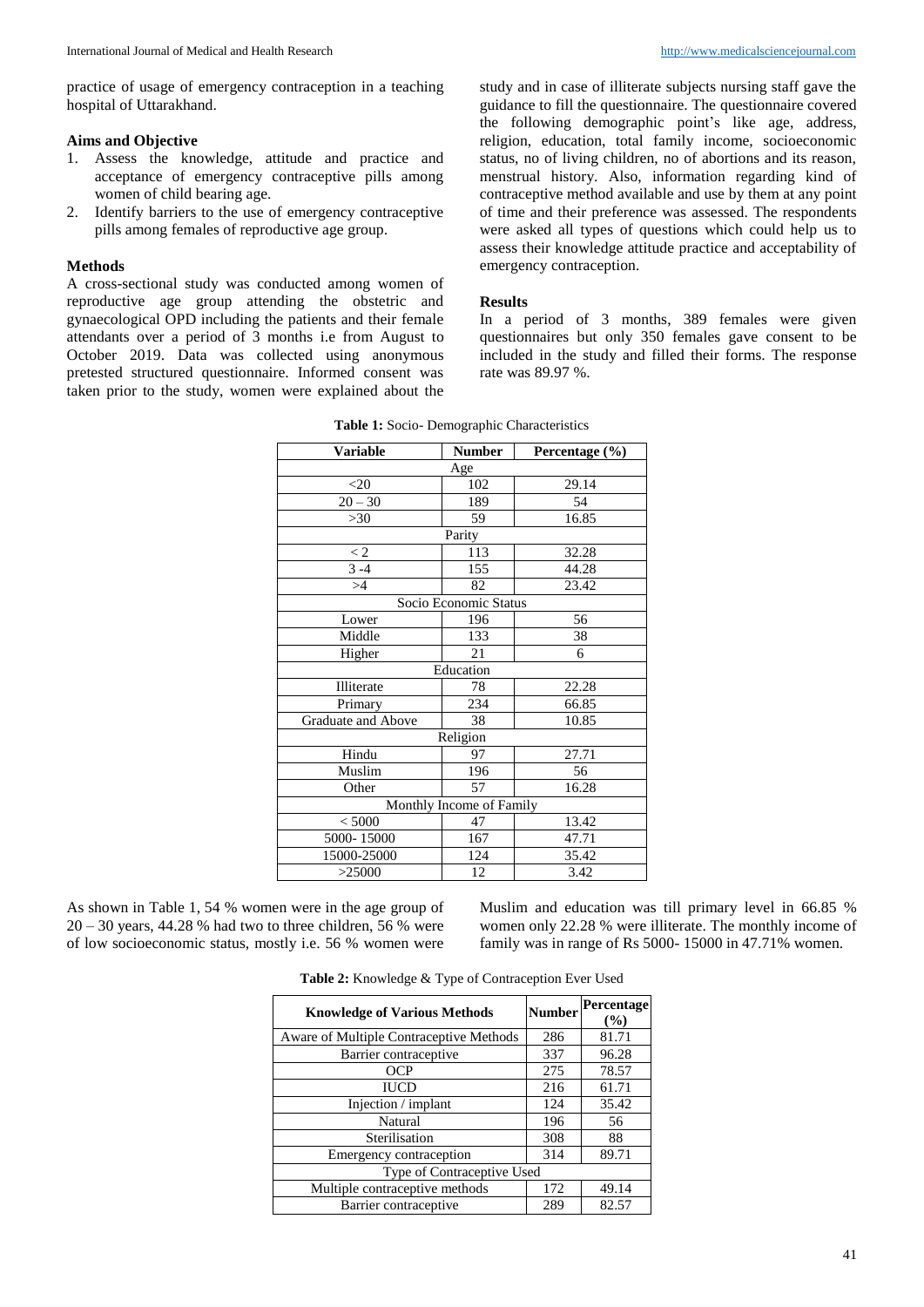| 1 JC P                  | 62  | 17.71 |
|-------------------------|-----|-------|
| <b>IUCD</b>             | 58  | 16.57 |
| Injection / implant     |     | 3.14  |
| Natural                 | 48  | 13.71 |
| Sterilisation           | 172 | 49.14 |
| Emergency contraception | 65  | 18.57 |

Table 2 Shows that 81.71 % women had knowledge of multiple contraceptive methods. 314 out of 350 i.e.89.71%

women had knowledge of emergency contraception pills but out of them only 65 i.e. 18.57 % women had used EC Pills.

**Table 3:** Sexual Practises and Number of Unwanted Pregnancies and Abortion

| <b>Unplanned Sexual Intercourse</b> | <b>Number</b> | Percentage $(\% )$ |  |
|-------------------------------------|---------------|--------------------|--|
| Always                              | 65            | 18.57              |  |
| Mostly                              | 186           | 53.14              |  |
| Rarely                              | 99            | 28.28              |  |
| <b>Unwanted Pregnancy</b>           |               |                    |  |
| Yes                                 | 168           | 48                 |  |
| N <sub>0</sub>                      | 182           | 52                 |  |
| <b>Induced Abortion</b>             |               |                    |  |
| Yes                                 | 147           | 42                 |  |
| No                                  | 21            | 6                  |  |
| <b>Reasons for Abortion</b>         |               |                    |  |
| Unplanned                           | 36            | 10.28              |  |
| Family completed                    | 104           | 29.71              |  |
| Economic problems                   | 7             | 2                  |  |

Table 3 Shows that 53.14 % women were mostly practising Unprotected sexual intercourse, 18.57 % always and 28.28 % rarely had UPSI. 48% women had unwanted pregnancy, 42 % had induced abortion for the same mainly because their family was completed and had unplanned pregnancy.

| Table 4: Knowledge of Women Regarding Emergency Contraception |  |  |  |
|---------------------------------------------------------------|--|--|--|
|---------------------------------------------------------------|--|--|--|

| <b>Know About EC</b>                | <b>Number</b>         | Percentage (%) |  |
|-------------------------------------|-----------------------|----------------|--|
| Yes                                 | 314                   | 89.71          |  |
| N <sub>0</sub>                      | 36                    | 10.28          |  |
|                                     | If yes, since when    |                |  |
| Before marriage                     | 290                   | 92.35          |  |
| After marriage                      | 24                    | 7.64           |  |
|                                     | Source of information |                |  |
| Through formal education            | 9                     | 2.86           |  |
| T.V./ Radio                         | 155                   | 49.36          |  |
| Health personnel                    | 58                    | 18.47          |  |
| Chemist                             | 24                    | 7.64           |  |
| Friends/relatives/husband           | 68                    | 21.65          |  |
|                                     | When to use EC        |                |  |
| Just before sex                     | 28                    | 8.91           |  |
| Within 72 hours                     | 238                   | 75.79          |  |
| After 72 hours                      | 36                    | 11.46          |  |
| No idea                             | 12                    | 3.82           |  |
| What can be used as EC              |                       |                |  |
| Oral contraceptive pills            | 68                    | 21.65          |  |
| <b>IUCD</b>                         | $\Omega$              | $\theta$       |  |
| I Pill/ Unwanted 72                 | 204                   | 64.96          |  |
| No idea                             | 42                    | 13.37          |  |
| Is EC safe?                         |                       |                |  |
| Yes                                 | 256                   | 81.52          |  |
| N <sub>o</sub>                      | 21                    | 6.68           |  |
| No idea                             | 37                    | 11.78          |  |
| Places where get EC                 |                       |                |  |
| Health facilities                   | 31                    | 9.87           |  |
| Chemist shop                        | 216                   | 68.78          |  |
| Private doctor                      | 23                    | 7.32           |  |
| Social worker                       | 15                    | 4.77           |  |
| No idea                             | 29                    | 9.23           |  |
| Can you get EC without prescription |                       |                |  |
| Yes                                 | 249                   | 79.29          |  |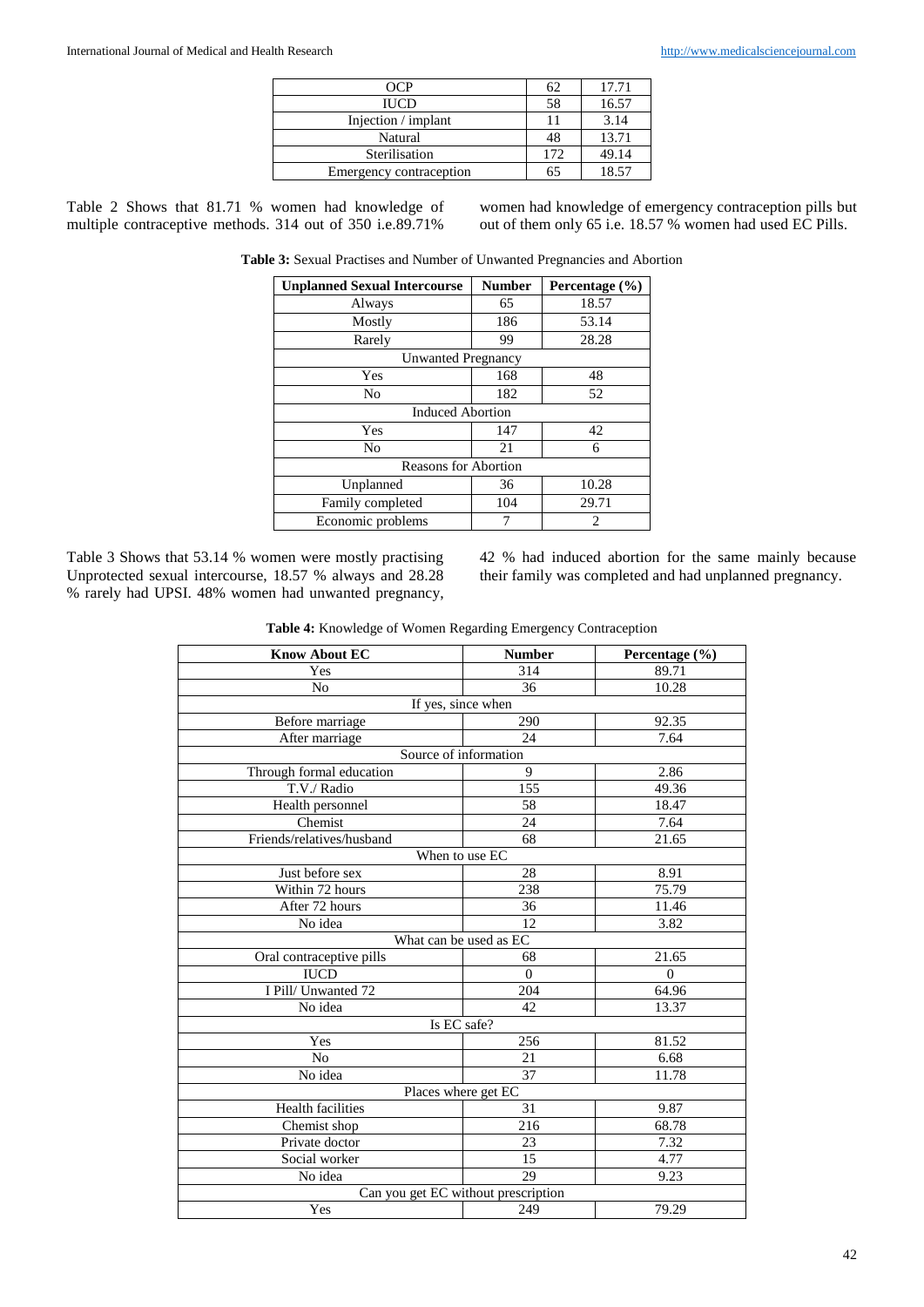| N <sub>0</sub>                         | 29                                         | 9.23               |
|----------------------------------------|--------------------------------------------|--------------------|
| No idea                                | 36                                         | 11.46              |
|                                        | Dose of EC                                 |                    |
| 1 tablet                               | 23                                         | 7.32               |
| 2 tablets                              | 79                                         | $25.\overline{15}$ |
| No idea                                | 212                                        | 67.51              |
|                                        | Interval between doses                     |                    |
| 12 hours                               | 15                                         | 4.77               |
| 24 hours                               | 93                                         | 29.61              |
| No idea                                | 206                                        | 65.60              |
|                                        | Side effects of EC                         |                    |
| Nausea/vomiting                        | 34                                         | 10.82              |
| Irregular cycles                       | 87                                         | 27.70              |
| No idea                                | 193                                        | 61.46              |
|                                        | Usage of EC as per women's perception      |                    |
| <b>UPSI</b>                            | 187                                        | 59.55              |
| Missed period                          | 201                                        | 64.01              |
| After missing oral contraceptive pills | 39                                         | 12.42              |
| After rupture of condom                | 156                                        | 49.68              |
| Most of the above                      | 51                                         | 16.24              |
| Don't know                             | 79                                         | 25.15              |
|                                        | Whether EC Leads to Abortion               |                    |
| Yes                                    | 201                                        | 64.01              |
| No                                     | 34                                         | 10.82              |
| Don't know                             | 79                                         | 25.15              |
|                                        | Is EC Harmful During Breast Feeding        |                    |
| Yes                                    | 87                                         | 27.70              |
| N <sub>o</sub>                         | 23                                         | 7.32               |
| Don't know                             | 204                                        | 64.96              |
|                                        | Can EC Be A Regular Family Planning Method |                    |
| Yes                                    | 123                                        | 39.17              |
| N <sub>o</sub>                         | 89                                         | 28.34              |
| Don't know                             | 102                                        | 32.48              |
|                                        | No. Of Times EC Can Be Used in A Cycle     |                    |
| 1                                      | 89                                         | 28.34              |
| $\overline{2}$                         | 34                                         | 10.82              |
| $\frac{1}{3}$ />3                      | $\boldsymbol{0}$                           | $\mathbf{0}$       |
| Don't know                             | 191                                        | 60.82              |

Table 4 Shows the knowledge of EC among women. 314 out of 350 i.e. 89.71 % women knew about EC Pills. Out of them mostly i.e. 92.35 % had knowledge before marriage mostly (49.36 %) through T.V./ Radio. 64.96 % knew about I pill as mode of emergency contraception, 81.52 % believed it to be safe and 68.78 % knew that it can be procured from a chemist. 79.29 % thought that it can be bought without prescription, 75.79 % knew that it should be taken within 72 hours, 65.60 % had no idea about interval

between doses. Mostly they had no idea about dose of EC and their side effects. 64.01 % women had the wrong perception that it can be used after missed period and it causes abortion. 59.55 % knew that it can be taken after UPSI. 60.82 % women did not know how many times EC can be used in a cycle, 32.48 % had no idea whether it can be used as a regular family planning method and 64.96 % had no idea about its effect on breast feeding.

| <b>Number</b>                    | Percentage $(\% )$ |  |  |  |
|----------------------------------|--------------------|--|--|--|
| If you had UPSI, will you use EC |                    |  |  |  |
| 256                              | 81.52              |  |  |  |
| 58                               | 18.47              |  |  |  |
| If yes, you will get it from     |                    |  |  |  |
| 49                               | 19.14              |  |  |  |
| 207                              | 80.85              |  |  |  |
| Will you recommend it to others  |                    |  |  |  |
| 168                              | 53.50              |  |  |  |
| 93                               | 29.61              |  |  |  |
| 53                               | 16.87              |  |  |  |
| Will you use it again            |                    |  |  |  |
| 87                               | 27.70              |  |  |  |
| 156                              | 49.68              |  |  |  |
| 71                               | 22.61              |  |  |  |
| Should EC be available freely    |                    |  |  |  |
| 67                               | 21.33              |  |  |  |
|                                  |                    |  |  |  |

**Table 5:** Attitude Towards Emergency Contraception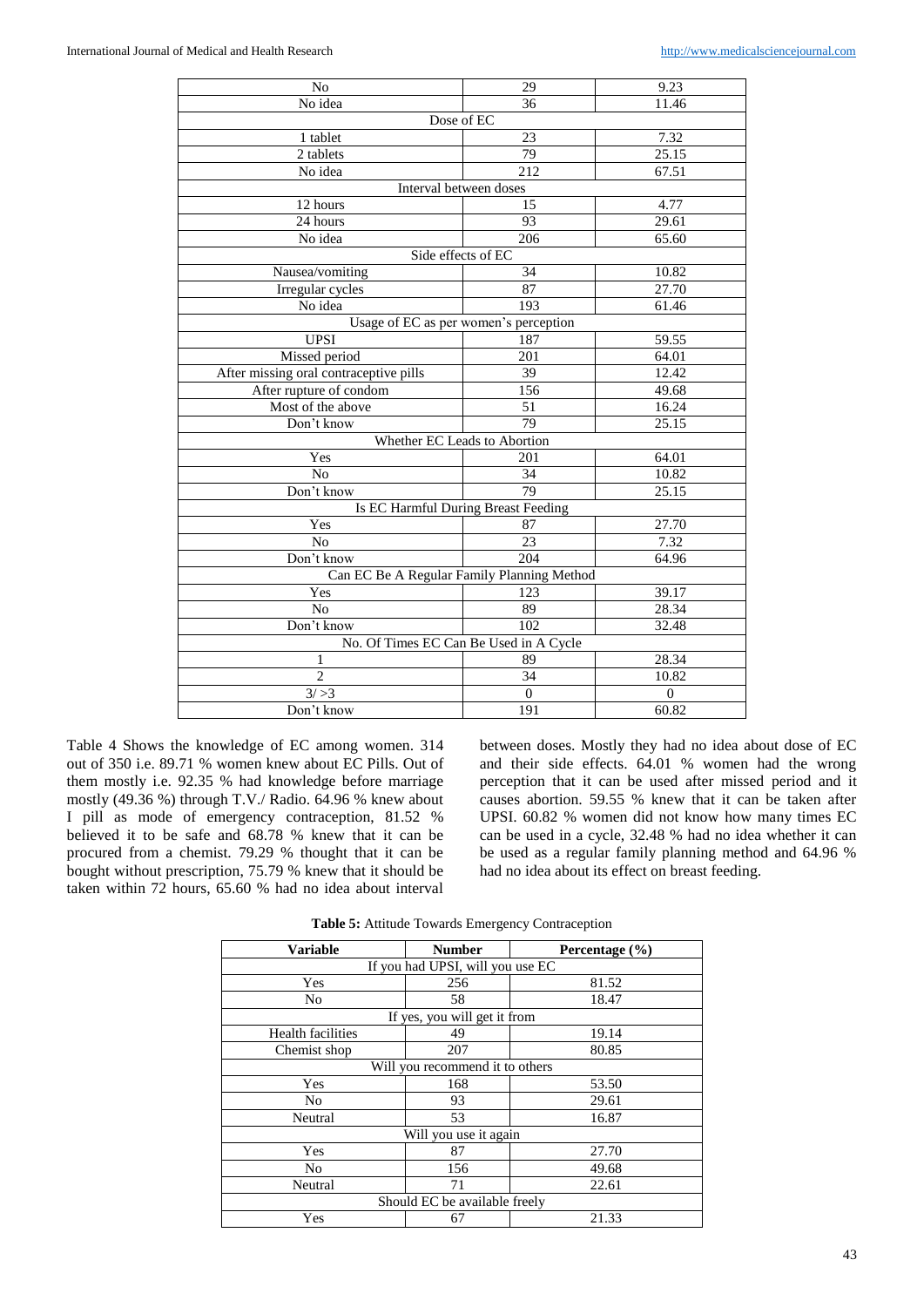| No                                                     | 58                                                      | 18.47                                                          |  |
|--------------------------------------------------------|---------------------------------------------------------|----------------------------------------------------------------|--|
| Neutral                                                | 189                                                     | 60.19                                                          |  |
|                                                        | Should it be available freely to girls $> 18$ years old |                                                                |  |
| Yes                                                    | 12                                                      | 3.82                                                           |  |
| N <sub>o</sub>                                         | 192                                                     | 61.14                                                          |  |
| Neutral                                                | 110                                                     | 35.03                                                          |  |
|                                                        |                                                         | Do you think use of EC will promote promiscuity, STI, HIV/AIDS |  |
| Yes                                                    | 188                                                     | 59.87                                                          |  |
| No                                                     | 56                                                      | 17.83                                                          |  |
| Neutral                                                | 70                                                      | 22.29                                                          |  |
|                                                        | Is EC effective?                                        |                                                                |  |
| Yes                                                    | 117                                                     | 37.26                                                          |  |
| N <sub>0</sub>                                         | 49                                                      | 15.60                                                          |  |
| Neutral                                                | 148                                                     | 47.13                                                          |  |
| Can EC be used regularly to avoid pregnancy            |                                                         |                                                                |  |
| Yes                                                    | 18                                                      | 5.73                                                           |  |
| N <sub>0</sub>                                         | 193                                                     | 61.46                                                          |  |
| Neutral                                                | 103                                                     | 32.80                                                          |  |
| Can EC cause damage to fetus if pregnancy occurs       |                                                         |                                                                |  |
| Yes                                                    | 65                                                      | 20.70                                                          |  |
| N <sub>0</sub>                                         | 178                                                     | 56.68                                                          |  |
| Neutral                                                | 71                                                      | 22.61                                                          |  |
| Do EC have side effects                                |                                                         |                                                                |  |
| Yes                                                    | 94                                                      | 29.93                                                          |  |
| N <sub>0</sub>                                         | 220                                                     | 70.06                                                          |  |
| Should EC be used in government orientation programmes |                                                         |                                                                |  |
| Yes                                                    | 19                                                      | 6.05                                                           |  |
| N <sub>0</sub>                                         | 193                                                     | 61.46                                                          |  |
| Neutral                                                | 102                                                     | 32.48                                                          |  |
|                                                        |                                                         |                                                                |  |

Table 5 Assesses the attitude of women towards Emergency contraception. 81.52 % women said yes regarding usage of EC pills after UPSI but only 27.7 % wanted it to use again. On asked whether EC should be available freely 21.33 % said yes but majority, 61.14 % did not want girls less than 18 years to have free access to these pills as it may lead to promiscuity and sexually transmitted infections. 37.26 %

thought EC to be effective, 61.46 % said no when asked whether it can be used as a regular method of family planning. Only 29.93 % women worried about its side effects and 20.70 % women thought that it can lead to birth defects in fetus if not successful and pregnancy occurs. 61.46 % did not want EC to be used in government orientation programmes and 32.48 % were neutral about it.

| <b>Variables</b>                     | Number $(65)$            | Percentage (%) |  |
|--------------------------------------|--------------------------|----------------|--|
| EC used in form of                   |                          |                |  |
| I Pill/ Unwanted 72                  | 65                       | 100            |  |
| <b>IUCD</b>                          | $\theta$                 | $\Omega$       |  |
| <b>OCP</b>                           | $\theta$                 | $\theta$       |  |
| Who recommended EC                   |                          |                |  |
| Health professional                  | 8                        | 12.30          |  |
| Husband                              | 11                       | 16.92          |  |
| Friends /relatives                   | 7                        | 10.76          |  |
| Chemist                              | 18                       | 27.69          |  |
| On my own                            | 21                       | 32.30          |  |
| Reasons for using EC                 |                          |                |  |
| Not using any regular contraception  | 24                       | 36.92          |  |
| Condom torn / slipped                | 16                       | 24.61          |  |
| Missed pills                         | 5                        | 7.69           |  |
| Failure of withdrawal method         | 11                       | 16.92          |  |
| Don't remember                       | 9                        | 13.84          |  |
| Side effects experienced             |                          |                |  |
| Nausea / vomiting                    | 13                       | 20             |  |
| Pain in abdomen                      | 6                        | 9.23           |  |
| Menstrual disturbances               | 34                       | 52.30          |  |
| No side effects                      | 8                        | 12.30          |  |
| Don't remember                       | $\overline{\mathcal{L}}$ | 6.15           |  |
| Any menstrual problem after using EC |                          |                |  |
| Yes                                  | 34                       | 52.30          |  |
| N <sub>0</sub>                       | 17                       | 26.15          |  |
| Don't remember                       | 14                       | 21.53          |  |
| Pattern of menses after using EC     |                          |                |  |

**Table 6:** Experience of Subjects Who Practised EC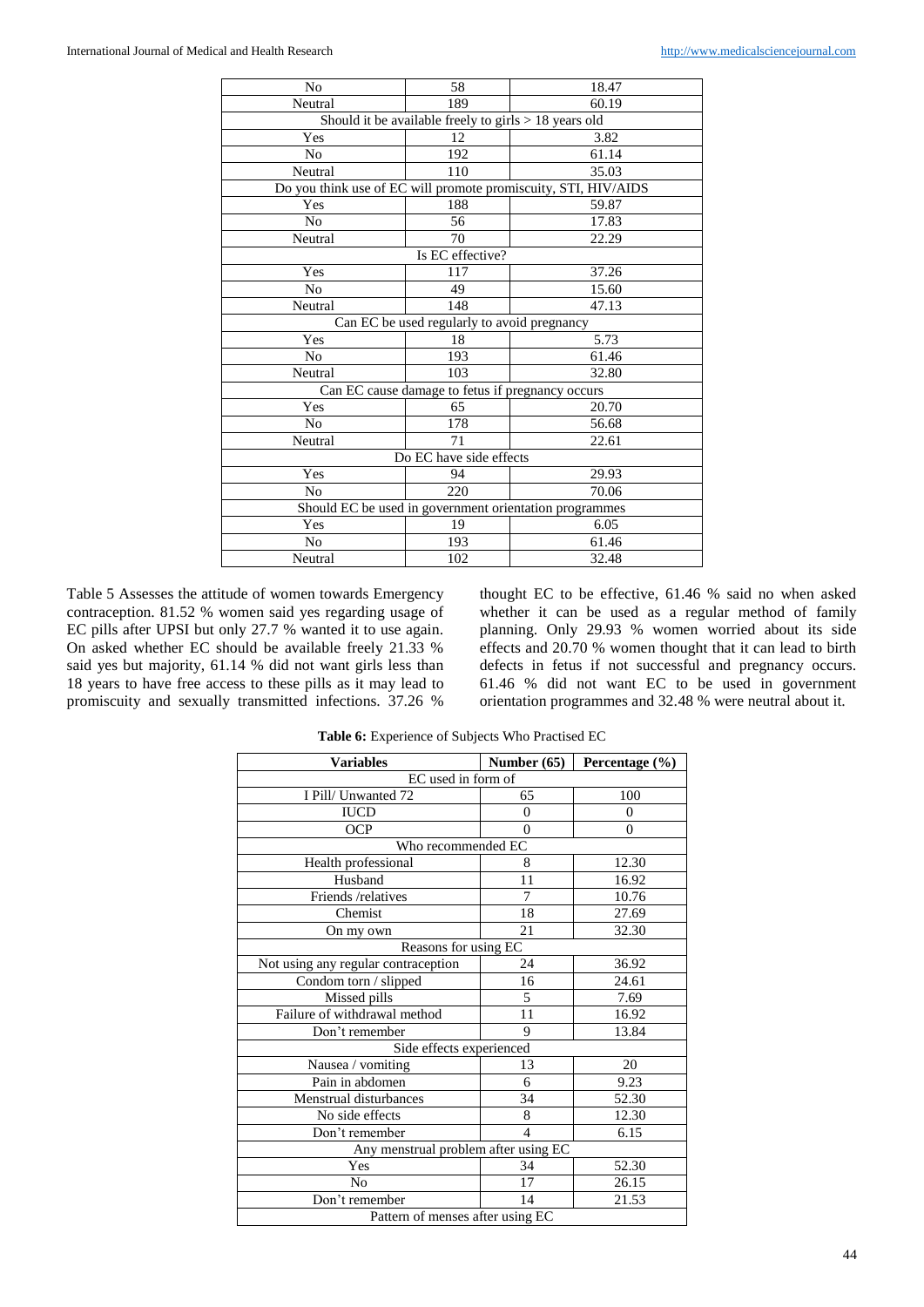| Heavy menses                                      | 23 | 35.38 |  |  |
|---------------------------------------------------|----|-------|--|--|
| Intermenstrual spotting                           | 5  | 7.69  |  |  |
| Delayed menses                                    | 6  | 9.23  |  |  |
| Was gynaecologist consulted                       |    |       |  |  |
| Yes                                               | 6  | 9.23  |  |  |
| No                                                | 59 | 90.76 |  |  |
| Frequency of EC use in a year                     |    |       |  |  |
| One time                                          | 49 | 75.38 |  |  |
| Two times                                         | 6  | 9.23  |  |  |
| $3$ or $>$ 3 times                                | 10 | 15.38 |  |  |
| Frequency of use in same cycle                    |    |       |  |  |
| Once                                              | 57 | 87.69 |  |  |
| More than one time                                | 8  | 12.30 |  |  |
| Was it effective in preventing unwanted pregnancy |    |       |  |  |
| Yes                                               | 58 | 89.23 |  |  |
| No                                                | 7  | 10.76 |  |  |
| Was it taken at specified time and dosage         |    |       |  |  |
| Yes                                               | 56 | 86.15 |  |  |
| No                                                | 9  | 13.84 |  |  |
| Did you recommend it to others                    |    |       |  |  |
| Yes                                               | 18 | 27.69 |  |  |
| No                                                | 47 | 72.30 |  |  |

Table 6 Analyses the experience of subjects who practised emergency contraception in the study group. Out of 314 women who had knowledge of EC, only 65 practised it. All the women used I Pill/ Unwanted 72 as the mode of EC. In 27.69 % cases the chemist recommended them, 36.92 % were using it because they were not using any regular mode of contraception. The side effects experienced were mainly menstrual disturbance in 52.30 %, nausea vomiting in 20 %

and 12.30 % had no side effects. The menstrual disturbance was mostly heavy menses in 35.38 % women. 90.76 % women did not consult a gynaecologist before or after taking pills. 75.38 % women used it only once in a year and mostly, 87.69 % used only once in same cycle. 89.23 % women found it to be effective in preventing unwanted pregnancy and 86.15 % took it at specified time and dosage. Only 27.69 % recommended it to others.

**Table 7:** Barriers to the use of EC

| <b>Reasons for Not Taking EC</b>                                    |     | $\vert$ Number (249)   Percentage (%) |
|---------------------------------------------------------------------|-----|---------------------------------------|
| Less knowledge at that time                                         | 36  | 14.45                                 |
| Worry about side effects                                            | .54 | 21.68                                 |
| Got too late to take EC                                             | 29  | 11.64                                 |
| Not allowed due to medical reasons                                  |     | 3.61                                  |
| Worry about future health consequences                              | 37  | 14.85                                 |
| Feeling of shyness and embarrassment about discussion related to EC | 84  | 33.73                                 |

Table 6 Discusses the barriers observed in the usage of EC. Even after knowledge of EC in 89.71 % women only 65 practised it. The major reason in 33.73 % women being a feeling of shyness and embarrassment about discussion related to EC. Other barriers were fear of side effects in 21.68 % women, worry about future health consequences in 14.85 % women and 11.64 % women did not take as got too late to take EC.

#### **Discussion**

The study assessed the knowledge, attitudes and practices of the females of reproductive age group attending the obstetric and gynaecological OPD including the patients and their female attendants.

As observed in this study 89.71 % of the participants had ever heard of EC which is consistent with the findings of study done by Gupta *et al* and Relwani *et al* who reported awareness of EC among females to be 96.6 % and 92.7 % respectively. **(12,13)** However another study by Nasir observed that only 41.9 % of the respondents ever heard or knew about ECPs.<sup>(14)</sup> in this study 92.35 % women had knowledge of EC before marriage which was similar in study by Gupta *et al* where 95% had knowledge before marriage<sup> $(12)$ </sup> In the present study 79.29 % thought that EC

can be bought without prescription, 75.79 % knew that it should be taken within 72 hours and 65.60 % had no idea about interval between doses. Similarly in another study by Gupta *et al* 94.83 % thought that it can be procured without prescription and 81.03 % knew that it should be taken within 72 hours [12]. In this study mostly they had no idea about dose of EC and their side effects which is similar to a study by Singh V *et al* where 58.3 % had no idea of side effects and 52.3 % had no idea of its dosage [15].

In this study only 18.57 % women had used EC Pills, which was similar to findings of 19.3% by Singh *et al* in her study who observed that despite of the knowledge of emergency contraception less women were actually practicing it [15]. Another author observed that only 6.8 % women were using it which was found to be very less [14].

It is observed that 75.79 % of female knows the correct timing of its usage, similar to this Singh *et al* and Ahmed *et al* found that 74.4% and 64.4 % of females knew that it should be taken within 72 hours [15, 16].

It was observed that very few 4.77% women knows correct interval between two doses however contrary to this in another study done by Desta *et al* found it to be 21.4 % <sup>[17]</sup>.

In this study 81.52% women found it to be safe which was similar to 90% by another author Gupta *et al* who rated EC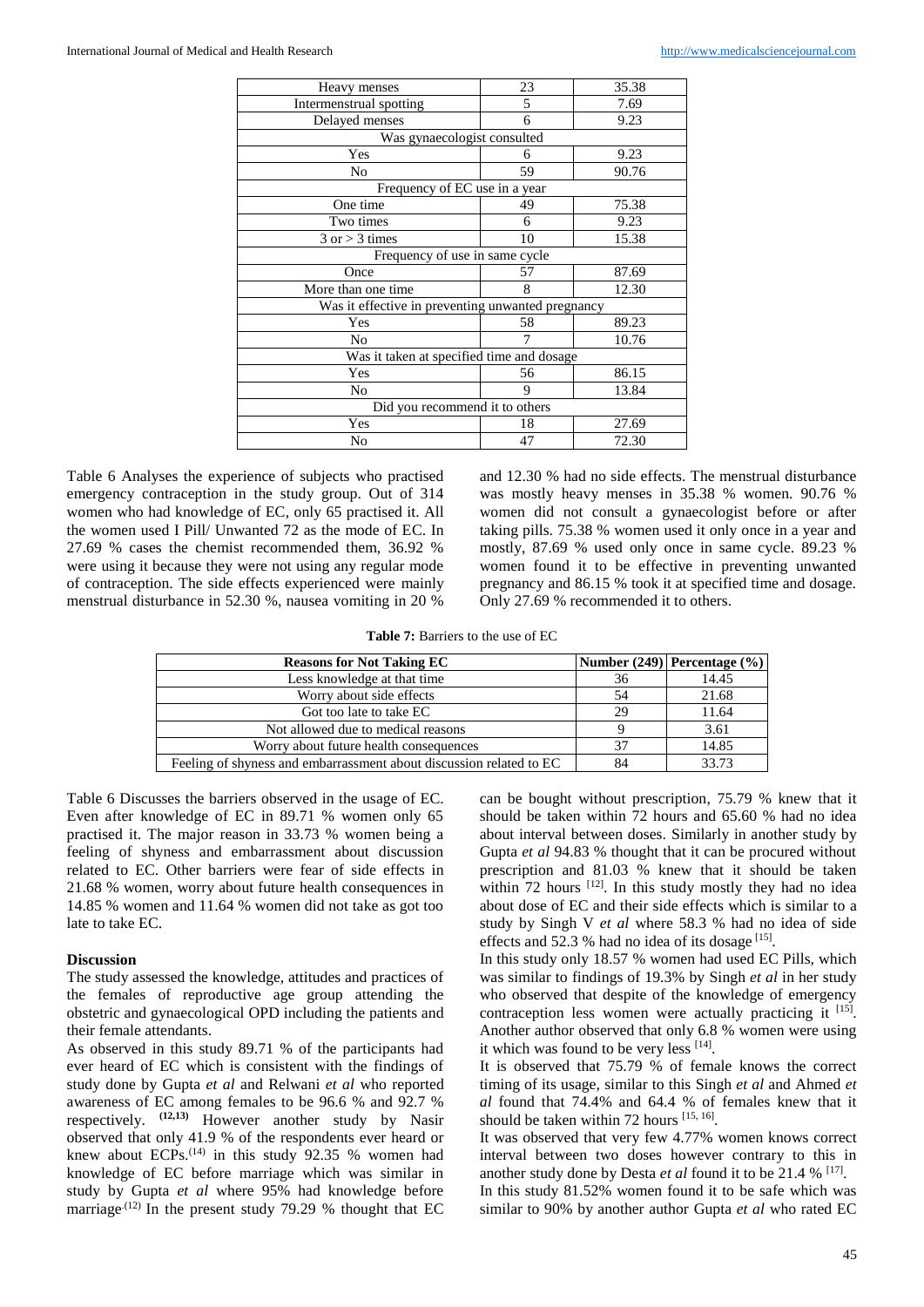as safe contrary to the findings, Singh *et al* found that only 8.9 % women found it to be safe  $[12, 13]$ .

In this study a large number of cases 64.01 % of women use emergency contraceptive pills after missed period, in another study done in Ethiopia 53.9% women were not aware of its use  $[17]$ , however study by Singh observed that in 45.2 % cases it was used after rupture of condom  $[15]$ .

In this study 81.52 % of women will use it after unprotected sexual intercourse similar findings of 73.5 % and 71.2% were noticed in study by Gupta and Nasir respectively [12, 14]. 53.5 % women says that they will recommend it to others however study by Mir mentioned that 30 % women would not consider using or prescribing them to a friend, even in case of need <sup>[10]</sup>.

Source of information in 49.36 % and 2.86 % women were multimedia and formal education respectively, similarly study by Ahmed observed that it was 75.5 % by multimedia and in 29.3 % by formal education which is very necessary [16] in contrast to this Lakkawar noticed that 71.9% of women were informed by clinicians in his study [18].

In this study all women were using I pills/Unwanted 72 for emergency contraception similar finding were observed by Singh *et al*. in her study <sup>[15]</sup>. In another study Tilahun found out that 43.7 % of women were using emergency contraceptive pills, 5.2 % were using IUCD and 71.8 % were using various incorrect methods [19].

In the present study 52.3 % women experienced menstrual disturbances however Nayak *et al* observed no side effects among emergency contraceptive users. In another study 50% women observed nausea or vomiting  $[20, 21]$ .

In this study feeling of shyness and embarrassment (33.73%), worry about side effects (21.68%) were the main barriers for its usage. In another study worries about medical side effects and health aspects were expressed as a major hindrance to its use in 73.3%, however religious belief 13.3% were perceived as a barrier [22].

### **Conclusion**

This study shows that even after knowledge and awareness of ECP's in general population its usage rate is very low even in educated and working women who have full accessability of these drugs. Knowledge regarding proper time of intake, indications and side effects is low. There is increased need to make sexually active females aware of proper dose, timings and indications of EC. Also, the healthcare personnel too need to imbibe proper knowledge regarding usage of ECP's and teach the public at their level about advantages of using EC.

There should be promotion of emergency contraceptives to enhance their use and making them easily accessible in hospital, pharmacies and student clinic. Moreover, health education program should be set up to the college students to avail accurate information about emergency contraception. These measures would increase knowledge, attitude as well as practise of emergency contraception as a whole in the sexually active female population thereby leading to a reduction in unintended pregnancies and abortions and their future complications**.**

#### **Funding:** No funding sources

**Conflict of interest:** None declared

**Ethical approval:** The study was approved by the Institutional Ethics Committee

#### **References**

- 1. Saxena S, Oakeshott P, Hilton S. Contraceptive use among South Asian women attending general practices in SouthwestLondon. Br J Gen Pract. 2002; 52:392‑4.
- 2. NFHS IV. India National Family Health Survey (NFHS-4), International Institute for Population Sciences, 2015.
- 3. Ade A, Revati S, Kulkarni A. Contraceptive practices and awareness of emergency contraception among Muslim women of urban slum of Raichur, Karnataka. Int J Reprod Contracept Obstet Gynecol. 2014; 3:70‑4.
- 4. Barker G, Ricardo C, Nascimento, Organization WH: Engaging men and boys in changing gender-based inequity in health: Evidence from programme interventions, 2007.
- 5. Tamire W, Enqueselassie F. "Knowledge, attitude, and practice on emergency contraceptives among female university students in Addis Ababa, Ethiopia," Ethiopian Journal of Health Development. 2007; 21(2):111-116.
- 6. Ministry of Health and Family Welfare (MOHFW). District Household Survey (Phase I), 2008. Available from: http://mohfw. nic.in/ breakfile 2. html.
- 7. Szarewski A, Guillebaud J: Contraception: A users guid. 3 editions. New York: Edited by Oxford University press, 2002.
- 8. Hoque M, Ghuman S, "Knowledge, practices, and attitudes of emergency contraception among female university students in KwaZulu-Natal, SouthAfrica," PLoSONE, 2012, 7(9).
- 9. Lenjisa J, Gulila Legese. "Knowledge, attitudeand practice of emergency contraceptives among ambo university female students, West Showa, Ethiopia," Research Journal of Pharmaceutical Sciences. 2013;  $2(11):1-5.$
- 10. Mir Azeem Sultan, Raees M. Emergency contraceptive pills: Exploring the knowledge and attitudes of community health workers in a developing Muslim country. North American Journal of Medical Sciences. 2010; 2:359-364.
- 11. International Institute for Population Sciences (IIPS). District- level household survey and facility survey (DLHS-3), 2007-2008. Mumbai IIPS, 2010.
- 12. Gupta Singh P, *et al*. Emergency contraception: knowledge, attitude and practices among recently married females in a rural area of North India. International Journal of Research in Medical Sciences. 2017; 5(10):4450-4454.
- 13. Relwani N, Saoji A, Kasturwar NB, Nayse J, Junaid M, Dhatrak P, *et al*. Emergency contraception: exploring the knowledge, attitude and practices of engineering college girls in Nagpur district of central India. Nat J Comm Med. 2012; 3(1):14-9.
- 14. Nasir T. Knowledge, Attitude and Practice of Emergency Contraception among Graduating Female Students of Jimma University, Southwest Ethiopia. Ethiop J Health Sci. 2010; 20(2):91-97.
- 15. Singh V, Thakur P, *et al*. Knowledge attitude and practice (KAP) of emergency contraceptive pills among women of reproductive age group attending AIIMS OPD Raipur. International Journal of Advances in Medicine.
- 16. Ahmed, Kontie M Moussa2, Karen O Petterson2 and